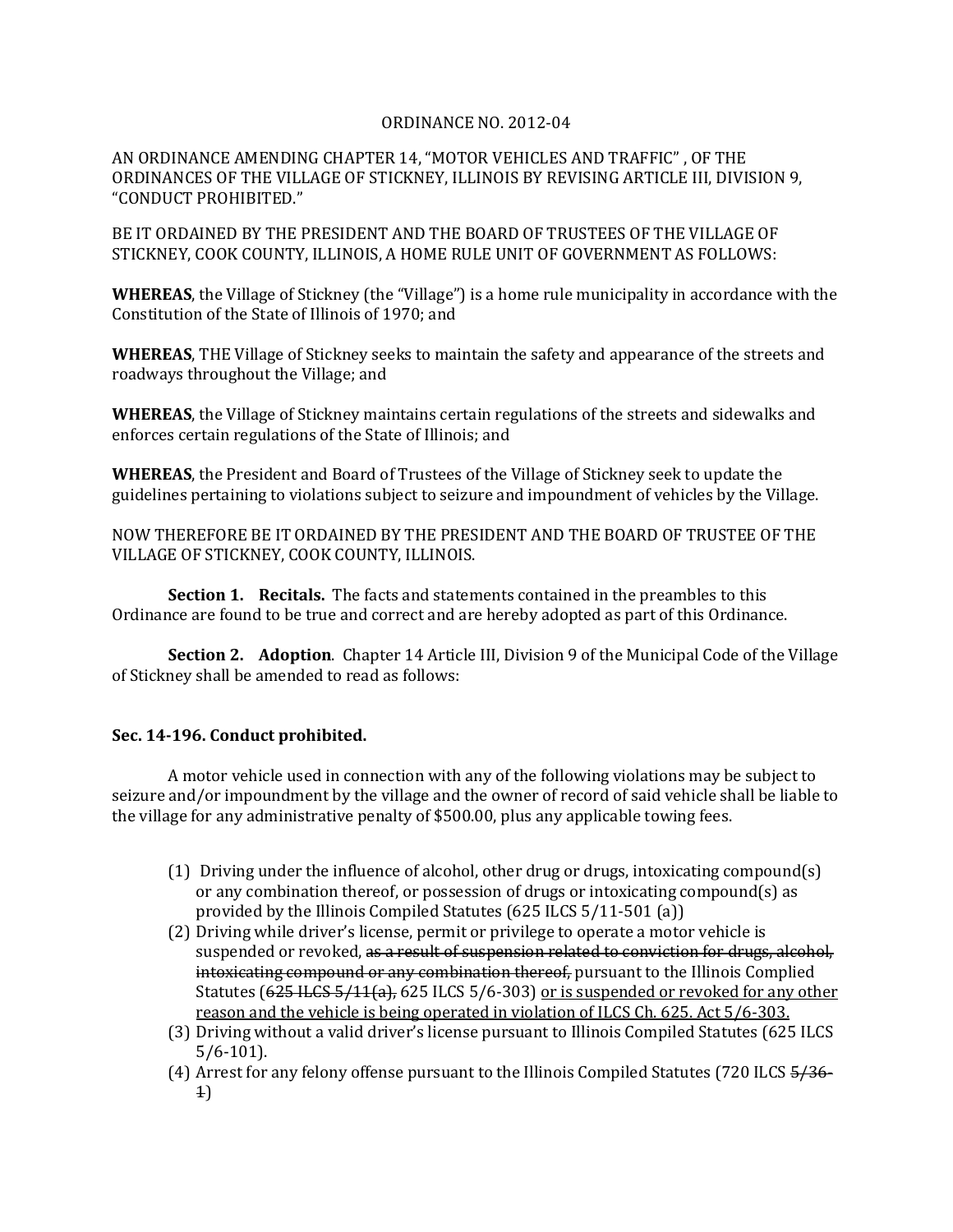- (5) The operation of any motor vehicle with open alcohol in violation of ILCS Ch. 625, Act 5/11-502.
- (6) Any vehicle being operated or having been operated while the operator or occupants of the vehicle are in the commission of or fleeing from the commission of a crime constituting a charge of a Class A misdemeanor, or any felony.

**Section 3. Home Rule.** This ordinance is enacted under the Home Rule powers of the Village as set forth in the Constitution and laws of the State of Illinois.

**Section 4. Effective Date.** This Ordinance shall be in full force and effect after its passage, approval and publication in the manner provided by law.

**Section 5. Conflicts.** This Ordinance supersedes all ordinances or parts of ordinances directly conflicting with the terms and provisions contained herein, but only to the extent of such conflict.

**Section 6.** Severability. If any section, subsection, sentence, clause, phrase or portion of this Ordinance is for any reason held invalid or unconstitutional by any court of competent jurisdiction, such portion shall be deemed a separate, distinct, and independent provision and such holding shall not affect the validity of the remaining portions hereof.

**Section 7. Certification and Publication.** The Village Clerk of the Village of Stickney shall certify to the adoption of this Ordinance and cause the same to be published in pamphlet form.